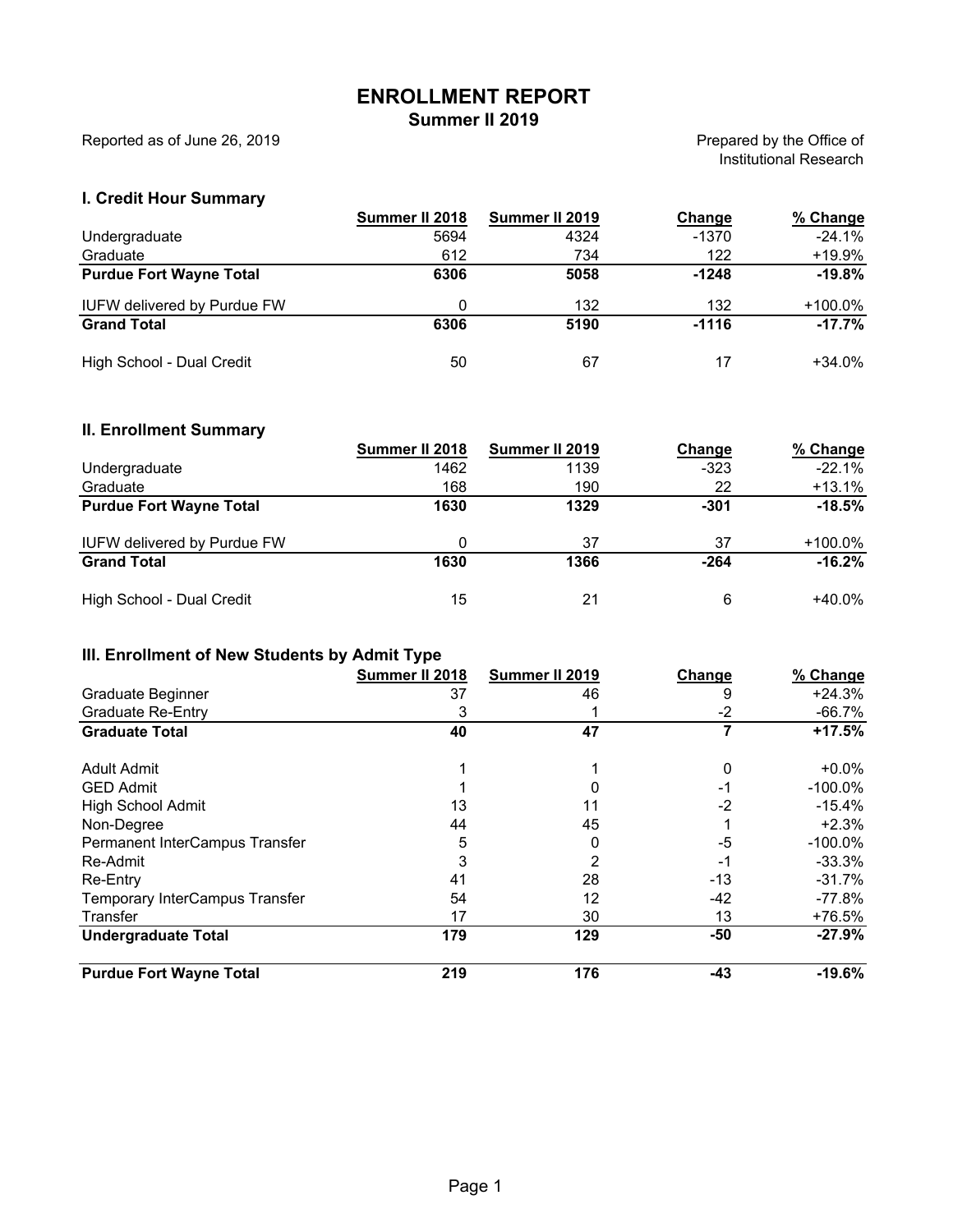#### **IV. Enrollment by Class Standing**

|                                    | Summer II 2018 | Summer II 2019 | Change | % Change   |
|------------------------------------|----------------|----------------|--------|------------|
| New Freshman                       | 16             | 12             | -4     | $-25.0\%$  |
| Returning Freshman                 | 199            | 124            | -75    | $-37.7\%$  |
| Sophomore                          | 269            | 201            | -68    | $-25.3%$   |
| Junior                             | 345            | 289            | -56    | $-16.2\%$  |
| Senior                             | 511            | 445            | -66    | $-12.9\%$  |
| <b>UG Non-Degree</b>               | 122            | 68             | -54    | $-44.3%$   |
| Graduate                           | 163            | 183            | 20     | $+12.3%$   |
| Graduate Non-Degree                | 5              |                | 2      | $+40.0%$   |
| <b>Purdue Fort Wayne Total</b>     | 1630           | 1329           | $-301$ | $-18.5%$   |
| <b>IUFW delivered by Purdue FW</b> | 0              | 37             | 37     | $+100.0\%$ |
| <b>Grand Total</b>                 | 1630           | 1366           | $-264$ | $-16.2%$   |
| High School - Dual Credit          | 15             | 21             | 6      | $+40.0\%$  |

# **V. Enrollment by Academic Unit**

|                                    | Summer II 2018 | Summer II 2019 | Change | % Change   |
|------------------------------------|----------------|----------------|--------|------------|
| Arts and Sciences                  | 445            | 393            | -51    | $-11.5%$   |
| <b>Business</b>                    | 196            | 209            | 13     | $+6.6\%$   |
| Engineering Tech and Comp Sci      | 295            | 249            | -46    | $-15.6\%$  |
| <b>Health and Human Services</b>   | 207            | 46             | $-161$ | -77.8%     |
| <b>Labor Studies</b>               | 3              | 0              | $-3$   | $-100.0\%$ |
| <b>Professional Studies</b>        | 316            | 319            | 3      | $+0.9%$    |
| Unit of Affiliated Programs        | 137            | 78             | $-59$  | -43.1%     |
| Visual and Performing Arts         | 31             | 35             | 4      | +12.9%     |
| <b>Purdue Fort Wayne Total</b>     | 1630           | 1329           | $-301$ | $-18.5%$   |
|                                    |                |                |        | 100.0%     |
| <b>IUFW delivered by Purdue FW</b> | 0              | 37             | 37     |            |
| <b>Grand Total</b>                 | 1630           | 1366           | $-264$ | $-16.2%$   |
| High School - Dual Credit          | 15             | 21             | 6      | $+40.0\%$  |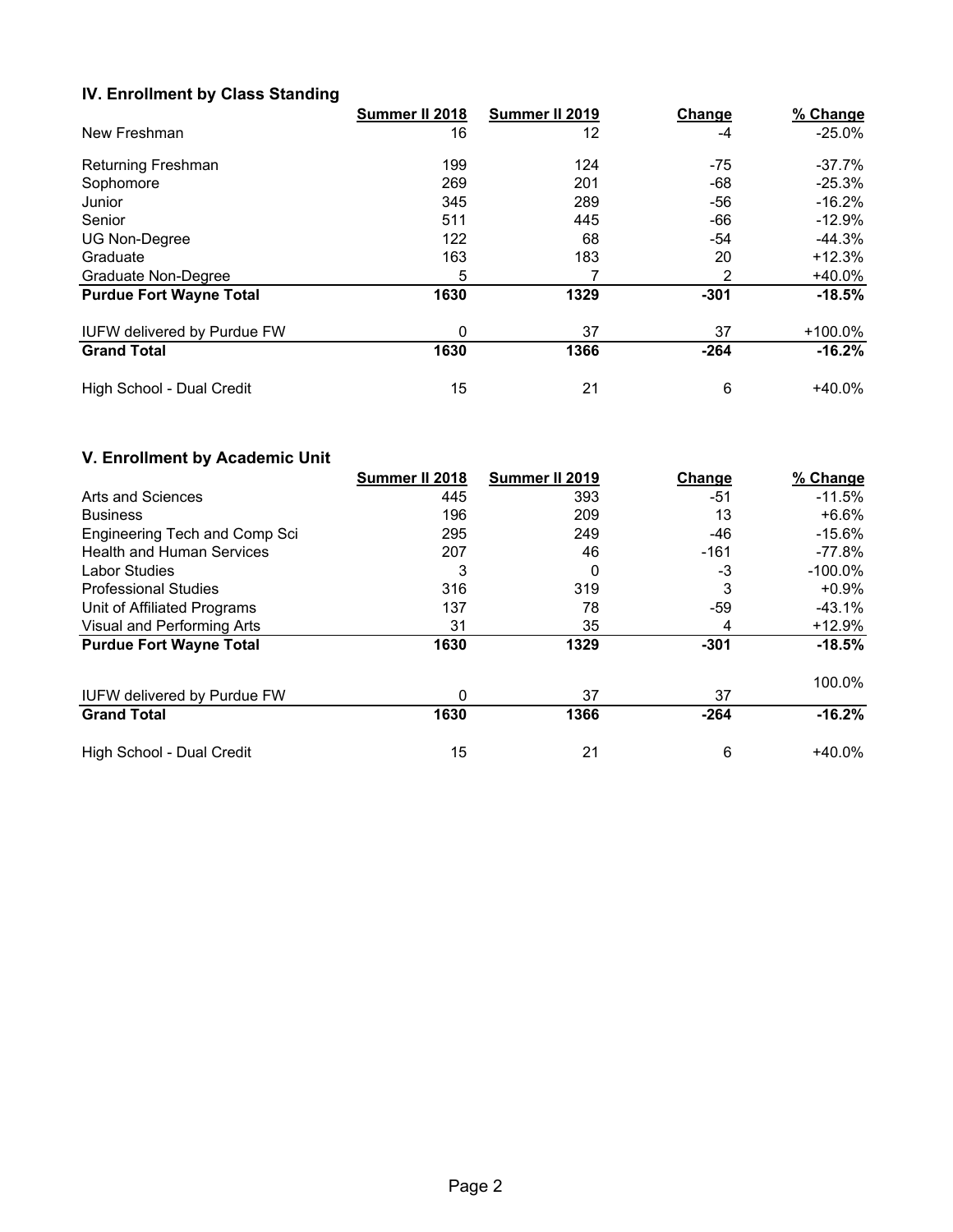### **VI. Credit Hours by Level and Residency**

|                                    | Summer II 2018 | Summer II 2019 | Change  | % Change   |
|------------------------------------|----------------|----------------|---------|------------|
| <b>UG Resident</b>                 | 5090           | 3877           | $-1213$ | $-23.8%$   |
| <b>UG Non-Resident</b>             | 446            | 244            | $-202$  | -45.3%     |
| <b>UG Ohio Reciprocity</b>         | 125            | 114            | $-11$   | $-8.8\%$   |
| UG Midwest Student Exchange        | 33             | 89             | 56      | $+169.7%$  |
| <b>GR Resident</b>                 | 574            | 639            | 65      | $+11.3%$   |
| <b>GR Non-Resident</b>             | 32             | 83             | 51      | $+159.4%$  |
| <b>GR Ohio Reciprocity</b>         | 6              | 12             | 6       | $+100.0\%$ |
| <b>Purdue Fort Wayne Total</b>     | 6306           | 5058           | $-1248$ | $-19.8%$   |
|                                    |                |                |         | 100.0%     |
| <b>IUFW delivered by Purdue FW</b> | 0              | 132            | 132     |            |
| <b>Grand Total</b>                 | 6306           | 5190           | $-1116$ | $-17.7%$   |
| High School - Dual Credit          | 50             | 67             | 17      | 34.0%      |

# **VII. Enrollment by University**

|                                    | Summer II 2018 | Summer II 2019 | Change | % Change |
|------------------------------------|----------------|----------------|--------|----------|
| <b>Purdue University</b>           | 819            | 960            | 141    | $+17.2%$ |
| Indiana University                 | 811            | 369            | $-442$ | -54.5%   |
| <b>Purdue Fort Wayne Total</b>     | 1630           | 1329           | $-301$ | $-18.5%$ |
| <b>IUFW delivered by Purdue FW</b> | 0              | 37             | 37     | 100.0%   |
| <b>Grand Total</b>                 | 1630           | 1366           | $-264$ | $-16.2%$ |
| High School - Dual Credit          | 15             | 21             | 6      | 40.0%    |

# **VIII. Credit Hours by University**

|                                    | Summer II 2018 | Summer II 2019 | Change  | % Change  |
|------------------------------------|----------------|----------------|---------|-----------|
| <b>Purdue University</b>           | 3110           | 3727           | 617     | +19.8%    |
| Indiana University                 | 3196           | 1331           | $-1865$ | -58.4%    |
| <b>Purdue Fort Wayne Total</b>     | 6306           | 5058           | $-1248$ | $-19.8%$  |
| <b>IUFW delivered by Purdue FW</b> | 0              | 132            | 132     | 100.0%    |
| <b>Grand Total</b>                 | 6306           | 5190           | $-1116$ | $-17.7\%$ |
| High School - Dual Credit          | 50             | 67             | 17      | 34.0%     |

#### **IX. Full Time Equivalent (FTE) by Level**

|                                    | Summer II 2018 | Summer II 2019 | Change | % Change  |
|------------------------------------|----------------|----------------|--------|-----------|
| Undergraduate                      | 949            | 720.7          | $-228$ | $-24.1%$  |
| Graduate                           | 102            | 122.3          | 20     | $+19.9\%$ |
| <b>Purdue Fort Wayne Total</b>     | 1051           | 843            | $-208$ | $-19.8%$  |
| <b>IUFW delivered by Purdue FW</b> |                | 22             | 22     | 100.0%    |
| <b>Grand Total</b>                 | 1051           | 865            | -186   | $-17.7\%$ |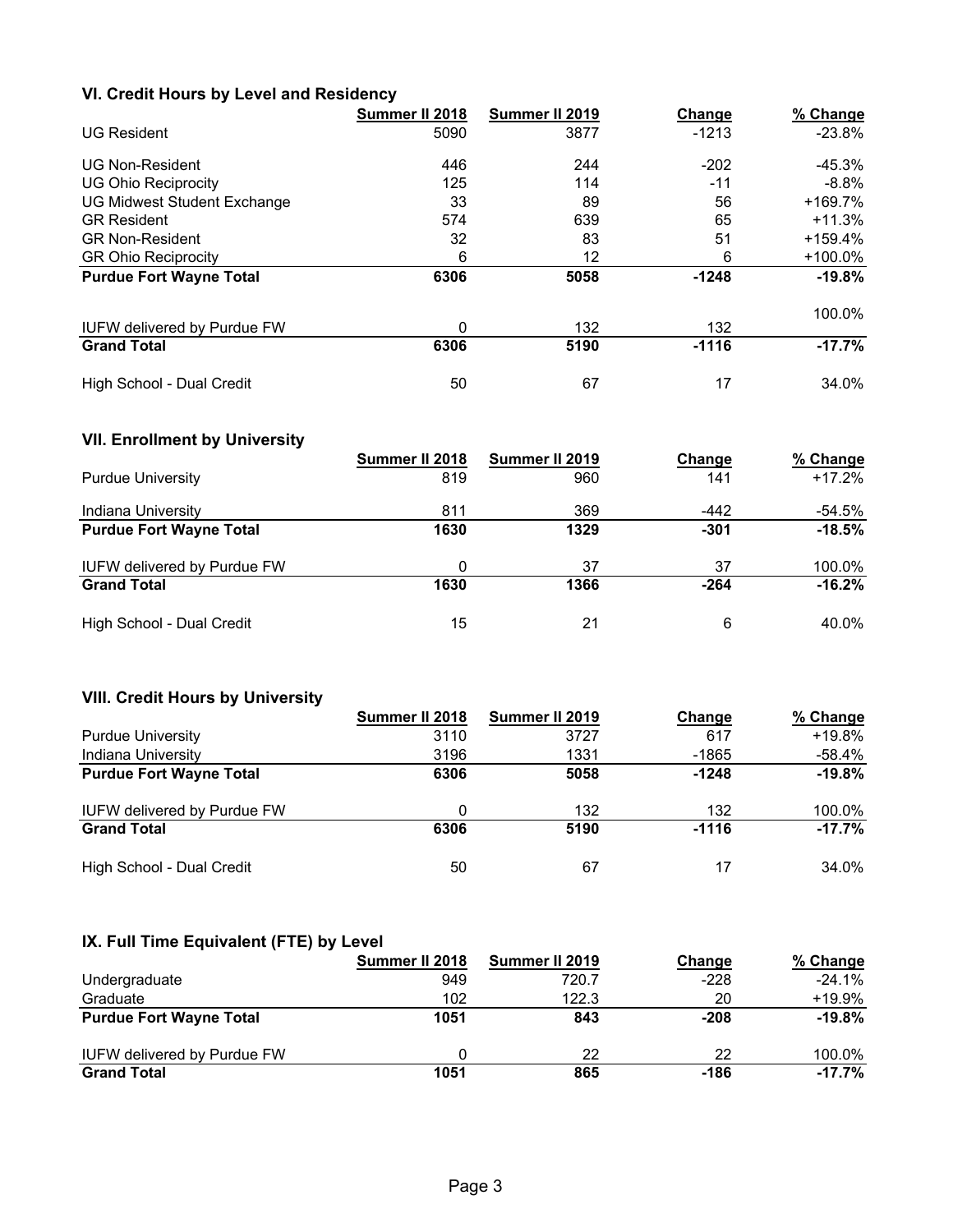#### **X. Enrollment by Major Department**

| A. Enforment by major Department |                                    |                                                                                                                                                                                                                                                                                                                                                                                                                                                                                                                                                                                                                                                                                                                                                                                                                                                                                                                                                                                                                                                                                                                                                                                                                                                                                                                                                                                                                                                             |              |           | % Change           |
|----------------------------------|------------------------------------|-------------------------------------------------------------------------------------------------------------------------------------------------------------------------------------------------------------------------------------------------------------------------------------------------------------------------------------------------------------------------------------------------------------------------------------------------------------------------------------------------------------------------------------------------------------------------------------------------------------------------------------------------------------------------------------------------------------------------------------------------------------------------------------------------------------------------------------------------------------------------------------------------------------------------------------------------------------------------------------------------------------------------------------------------------------------------------------------------------------------------------------------------------------------------------------------------------------------------------------------------------------------------------------------------------------------------------------------------------------------------------------------------------------------------------------------------------------|--------------|-----------|--------------------|
| Arts and Sciences                |                                    |                                                                                                                                                                                                                                                                                                                                                                                                                                                                                                                                                                                                                                                                                                                                                                                                                                                                                                                                                                                                                                                                                                                                                                                                                                                                                                                                                                                                                                                             |              |           | -7.7%              |
|                                  | Biology                            |                                                                                                                                                                                                                                                                                                                                                                                                                                                                                                                                                                                                                                                                                                                                                                                                                                                                                                                                                                                                                                                                                                                                                                                                                                                                                                                                                                                                                                                             |              |           | $-12.9%$           |
|                                  | Chemistry                          |                                                                                                                                                                                                                                                                                                                                                                                                                                                                                                                                                                                                                                                                                                                                                                                                                                                                                                                                                                                                                                                                                                                                                                                                                                                                                                                                                                                                                                                             |              |           | $+9.1%$            |
|                                  | Communication                      |                                                                                                                                                                                                                                                                                                                                                                                                                                                                                                                                                                                                                                                                                                                                                                                                                                                                                                                                                                                                                                                                                                                                                                                                                                                                                                                                                                                                                                                             |              |           | $-6.5%$            |
|                                  |                                    |                                                                                                                                                                                                                                                                                                                                                                                                                                                                                                                                                                                                                                                                                                                                                                                                                                                                                                                                                                                                                                                                                                                                                                                                                                                                                                                                                                                                                                                             |              |           | $+71.4%$           |
|                                  |                                    |                                                                                                                                                                                                                                                                                                                                                                                                                                                                                                                                                                                                                                                                                                                                                                                                                                                                                                                                                                                                                                                                                                                                                                                                                                                                                                                                                                                                                                                             |              |           | +73.7%             |
|                                  | <b>General Studies</b>             |                                                                                                                                                                                                                                                                                                                                                                                                                                                                                                                                                                                                                                                                                                                                                                                                                                                                                                                                                                                                                                                                                                                                                                                                                                                                                                                                                                                                                                                             |              |           | $-24.2%$           |
|                                  |                                    |                                                                                                                                                                                                                                                                                                                                                                                                                                                                                                                                                                                                                                                                                                                                                                                                                                                                                                                                                                                                                                                                                                                                                                                                                                                                                                                                                                                                                                                             |              |           | $-100.0\%$         |
|                                  |                                    |                                                                                                                                                                                                                                                                                                                                                                                                                                                                                                                                                                                                                                                                                                                                                                                                                                                                                                                                                                                                                                                                                                                                                                                                                                                                                                                                                                                                                                                             |              |           | $+7.7%$            |
|                                  | History                            |                                                                                                                                                                                                                                                                                                                                                                                                                                                                                                                                                                                                                                                                                                                                                                                                                                                                                                                                                                                                                                                                                                                                                                                                                                                                                                                                                                                                                                                             |              |           |                    |
|                                  |                                    |                                                                                                                                                                                                                                                                                                                                                                                                                                                                                                                                                                                                                                                                                                                                                                                                                                                                                                                                                                                                                                                                                                                                                                                                                                                                                                                                                                                                                                                             |              |           | $-62.5%$           |
|                                  |                                    |                                                                                                                                                                                                                                                                                                                                                                                                                                                                                                                                                                                                                                                                                                                                                                                                                                                                                                                                                                                                                                                                                                                                                                                                                                                                                                                                                                                                                                                             |              |           | $-50.0%$           |
|                                  | Physics                            |                                                                                                                                                                                                                                                                                                                                                                                                                                                                                                                                                                                                                                                                                                                                                                                                                                                                                                                                                                                                                                                                                                                                                                                                                                                                                                                                                                                                                                                             |              |           | $-40.0%$           |
|                                  | <b>Political Science</b>           |                                                                                                                                                                                                                                                                                                                                                                                                                                                                                                                                                                                                                                                                                                                                                                                                                                                                                                                                                                                                                                                                                                                                                                                                                                                                                                                                                                                                                                                             |              |           | $-9.1%$            |
|                                  | Psychology                         |                                                                                                                                                                                                                                                                                                                                                                                                                                                                                                                                                                                                                                                                                                                                                                                                                                                                                                                                                                                                                                                                                                                                                                                                                                                                                                                                                                                                                                                             |              |           | $+12.5%$           |
|                                  |                                    |                                                                                                                                                                                                                                                                                                                                                                                                                                                                                                                                                                                                                                                                                                                                                                                                                                                                                                                                                                                                                                                                                                                                                                                                                                                                                                                                                                                                                                                             |              |           | $-100.0\%$         |
|                                  | Total                              |                                                                                                                                                                                                                                                                                                                                                                                                                                                                                                                                                                                                                                                                                                                                                                                                                                                                                                                                                                                                                                                                                                                                                                                                                                                                                                                                                                                                                                                             |              |           | $-11.5%$           |
| <b>Business</b>                  | Accounting                         | 44                                                                                                                                                                                                                                                                                                                                                                                                                                                                                                                                                                                                                                                                                                                                                                                                                                                                                                                                                                                                                                                                                                                                                                                                                                                                                                                                                                                                                                                          | 41           | -3        | $-6.8%$            |
|                                  | <b>Business Administration</b>     | 30                                                                                                                                                                                                                                                                                                                                                                                                                                                                                                                                                                                                                                                                                                                                                                                                                                                                                                                                                                                                                                                                                                                                                                                                                                                                                                                                                                                                                                                          | 39           | 9         | $+30.0%$           |
|                                  | Economics and Finance              | 28                                                                                                                                                                                                                                                                                                                                                                                                                                                                                                                                                                                                                                                                                                                                                                                                                                                                                                                                                                                                                                                                                                                                                                                                                                                                                                                                                                                                                                                          | 37           | 9         | $+32.1%$           |
|                                  | Management and Marketing           | 94                                                                                                                                                                                                                                                                                                                                                                                                                                                                                                                                                                                                                                                                                                                                                                                                                                                                                                                                                                                                                                                                                                                                                                                                                                                                                                                                                                                                                                                          | 92           | $-2$      | $-2.1%$            |
|                                  | Total                              | 196                                                                                                                                                                                                                                                                                                                                                                                                                                                                                                                                                                                                                                                                                                                                                                                                                                                                                                                                                                                                                                                                                                                                                                                                                                                                                                                                                                                                                                                         | 209          | 13        | $+6.6%$            |
| Engineering Tech and Comp Sci    | Civil/Mechanical Engineering       |                                                                                                                                                                                                                                                                                                                                                                                                                                                                                                                                                                                                                                                                                                                                                                                                                                                                                                                                                                                                                                                                                                                                                                                                                                                                                                                                                                                                                                                             |              |           | -55.4%             |
|                                  | <b>Computer Science</b>            |                                                                                                                                                                                                                                                                                                                                                                                                                                                                                                                                                                                                                                                                                                                                                                                                                                                                                                                                                                                                                                                                                                                                                                                                                                                                                                                                                                                                                                                             |              |           | $-18.1%$           |
|                                  | Electrical/Computer Engr           |                                                                                                                                                                                                                                                                                                                                                                                                                                                                                                                                                                                                                                                                                                                                                                                                                                                                                                                                                                                                                                                                                                                                                                                                                                                                                                                                                                                                                                                             |              |           | $+4.3%$            |
|                                  |                                    |                                                                                                                                                                                                                                                                                                                                                                                                                                                                                                                                                                                                                                                                                                                                                                                                                                                                                                                                                                                                                                                                                                                                                                                                                                                                                                                                                                                                                                                             |              |           | $-14.5%$           |
|                                  | School of Polytechnic              |                                                                                                                                                                                                                                                                                                                                                                                                                                                                                                                                                                                                                                                                                                                                                                                                                                                                                                                                                                                                                                                                                                                                                                                                                                                                                                                                                                                                                                                             |              |           | $+14.8%$           |
|                                  | Total                              | 295                                                                                                                                                                                                                                                                                                                                                                                                                                                                                                                                                                                                                                                                                                                                                                                                                                                                                                                                                                                                                                                                                                                                                                                                                                                                                                                                                                                                                                                         | 249          | -46       | $-15.6%$           |
|                                  | <b>Dental Education</b>            |                                                                                                                                                                                                                                                                                                                                                                                                                                                                                                                                                                                                                                                                                                                                                                                                                                                                                                                                                                                                                                                                                                                                                                                                                                                                                                                                                                                                                                                             |              |           | $-88.2%$           |
|                                  |                                    |                                                                                                                                                                                                                                                                                                                                                                                                                                                                                                                                                                                                                                                                                                                                                                                                                                                                                                                                                                                                                                                                                                                                                                                                                                                                                                                                                                                                                                                             |              |           | $-100.0%$          |
| <b>Health and Human Services</b> | Nursing                            |                                                                                                                                                                                                                                                                                                                                                                                                                                                                                                                                                                                                                                                                                                                                                                                                                                                                                                                                                                                                                                                                                                                                                                                                                                                                                                                                                                                                                                                             |              |           | $-75.3%$           |
|                                  | Total                              | 207                                                                                                                                                                                                                                                                                                                                                                                                                                                                                                                                                                                                                                                                                                                                                                                                                                                                                                                                                                                                                                                                                                                                                                                                                                                                                                                                                                                                                                                         | 46           | $-161$    | $-77.8%$           |
| Labor Studies                    | <b>Labor Studies</b>               |                                                                                                                                                                                                                                                                                                                                                                                                                                                                                                                                                                                                                                                                                                                                                                                                                                                                                                                                                                                                                                                                                                                                                                                                                                                                                                                                                                                                                                                             |              |           | $-100.0\%$         |
|                                  | Total                              | 3                                                                                                                                                                                                                                                                                                                                                                                                                                                                                                                                                                                                                                                                                                                                                                                                                                                                                                                                                                                                                                                                                                                                                                                                                                                                                                                                                                                                                                                           | $\mathbf{0}$ | J,        | $-100.0%$          |
| <b>Professional Studies</b>      |                                    |                                                                                                                                                                                                                                                                                                                                                                                                                                                                                                                                                                                                                                                                                                                                                                                                                                                                                                                                                                                                                                                                                                                                                                                                                                                                                                                                                                                                                                                             |              |           | $-5.9%$            |
|                                  |                                    |                                                                                                                                                                                                                                                                                                                                                                                                                                                                                                                                                                                                                                                                                                                                                                                                                                                                                                                                                                                                                                                                                                                                                                                                                                                                                                                                                                                                                                                             |              |           | $+3.4%$            |
|                                  |                                    |                                                                                                                                                                                                                                                                                                                                                                                                                                                                                                                                                                                                                                                                                                                                                                                                                                                                                                                                                                                                                                                                                                                                                                                                                                                                                                                                                                                                                                                             |              |           | $+17.5%$           |
|                                  |                                    |                                                                                                                                                                                                                                                                                                                                                                                                                                                                                                                                                                                                                                                                                                                                                                                                                                                                                                                                                                                                                                                                                                                                                                                                                                                                                                                                                                                                                                                             |              |           |                    |
|                                  | Total                              |                                                                                                                                                                                                                                                                                                                                                                                                                                                                                                                                                                                                                                                                                                                                                                                                                                                                                                                                                                                                                                                                                                                                                                                                                                                                                                                                                                                                                                                             |              |           | $-1.7%$<br>$+0.9%$ |
|                                  |                                    |                                                                                                                                                                                                                                                                                                                                                                                                                                                                                                                                                                                                                                                                                                                                                                                                                                                                                                                                                                                                                                                                                                                                                                                                                                                                                                                                                                                                                                                             |              |           |                    |
| Unit of Affiliated Programs      |                                    |                                                                                                                                                                                                                                                                                                                                                                                                                                                                                                                                                                                                                                                                                                                                                                                                                                                                                                                                                                                                                                                                                                                                                                                                                                                                                                                                                                                                                                                             |              |           | +40.0%             |
|                                  |                                    |                                                                                                                                                                                                                                                                                                                                                                                                                                                                                                                                                                                                                                                                                                                                                                                                                                                                                                                                                                                                                                                                                                                                                                                                                                                                                                                                                                                                                                                             |              |           | $-100.0\%$         |
|                                  |                                    |                                                                                                                                                                                                                                                                                                                                                                                                                                                                                                                                                                                                                                                                                                                                                                                                                                                                                                                                                                                                                                                                                                                                                                                                                                                                                                                                                                                                                                                             |              |           | $-41.8%$           |
|                                  | Total                              |                                                                                                                                                                                                                                                                                                                                                                                                                                                                                                                                                                                                                                                                                                                                                                                                                                                                                                                                                                                                                                                                                                                                                                                                                                                                                                                                                                                                                                                             |              |           | $-34.9%$           |
| Visual and Performing Arts       | Art and Design                     | 15                                                                                                                                                                                                                                                                                                                                                                                                                                                                                                                                                                                                                                                                                                                                                                                                                                                                                                                                                                                                                                                                                                                                                                                                                                                                                                                                                                                                                                                          | 19           | $\lambda$ | $+26.7%$           |
|                                  | School of Music                    | 10                                                                                                                                                                                                                                                                                                                                                                                                                                                                                                                                                                                                                                                                                                                                                                                                                                                                                                                                                                                                                                                                                                                                                                                                                                                                                                                                                                                                                                                          | 13           |           | $+30.0%$           |
|                                  | Theatre                            |                                                                                                                                                                                                                                                                                                                                                                                                                                                                                                                                                                                                                                                                                                                                                                                                                                                                                                                                                                                                                                                                                                                                                                                                                                                                                                                                                                                                                                                             |              |           | $-50.0%$           |
|                                  | Total                              | Summer II 2018<br>Summer II 2019<br>Change<br>13<br>Anthropology and Sociology<br>12<br>$-1$<br>93<br>$-12$<br>81<br>12<br>11<br>$\mathbf{1}$<br>31<br>29<br>$-2$<br>12<br>5<br>Communication Sci & Disorders<br>7<br>19<br>33<br>14<br><b>English and Linguistics</b><br>129<br>97<br>-31<br>$\mathbf 0$<br><b>Graduate School Transfers</b><br>$\mathbf{1}$<br>$-1$<br>$\mathbf{1}$<br>13<br>14<br>3<br>$-5$<br>Intl Language and Cul Studies<br>8<br><b>Mathematical Sciences</b><br>$-17$<br>34<br>17<br>15<br>-6<br>9<br>22<br>$-2$<br>20<br>48<br>54<br>6<br>$\mathbf 0$<br>Science and Other PU Transfer<br>1<br>$-1$<br>$-51$<br>445<br>393<br>56<br>25<br>$-31$<br>72<br>59<br>$-13$<br>23<br>24<br>1<br>71<br>Organizational Leadership<br>83<br>$-12$<br>70<br>61<br>9<br>17<br>$\overline{2}$<br>$-15$<br>$-12$<br>12<br>0<br>Med Imaging and Radiologic Sci<br>178<br>$-134$<br>44<br>3<br>0<br>-3<br>Hospitality and Tourism Mgmt<br>17<br>16<br>$-1$<br><b>Human Services</b><br>29<br>30<br>$\mathbf{1}$<br>$\overline{7}$<br>40<br>47<br><b>Public Policy</b><br>230<br>School of Education<br>226<br>-4<br>3<br>316<br>319<br><b>Collegiate Connection</b><br>15<br>21<br>6<br>Mastodon Advising Center<br>3<br>0<br>$-3$<br><b>Student Success &amp; Transitions</b><br>78<br>134<br>-56<br>152<br>99<br>$-53$<br>3<br>6<br>3<br>$-3$<br>31<br>35<br>4<br>1350<br>$-295$<br>1645<br>$\overline{0}$<br>37<br>37<br>1645<br>1387<br>$-258$ | +12.9%       |           |                    |
|                                  | <b>Purdue Fort Wayne Total</b>     |                                                                                                                                                                                                                                                                                                                                                                                                                                                                                                                                                                                                                                                                                                                                                                                                                                                                                                                                                                                                                                                                                                                                                                                                                                                                                                                                                                                                                                                             |              |           | $-17.9%$           |
|                                  | <b>IUFW delivered by Purdue FW</b> |                                                                                                                                                                                                                                                                                                                                                                                                                                                                                                                                                                                                                                                                                                                                                                                                                                                                                                                                                                                                                                                                                                                                                                                                                                                                                                                                                                                                                                                             |              |           | 100.0%             |
|                                  | <b>Grand Total</b>                 |                                                                                                                                                                                                                                                                                                                                                                                                                                                                                                                                                                                                                                                                                                                                                                                                                                                                                                                                                                                                                                                                                                                                                                                                                                                                                                                                                                                                                                                             |              |           | $-15.7%$           |
|                                  |                                    |                                                                                                                                                                                                                                                                                                                                                                                                                                                                                                                                                                                                                                                                                                                                                                                                                                                                                                                                                                                                                                                                                                                                                                                                                                                                                                                                                                                                                                                             |              |           |                    |